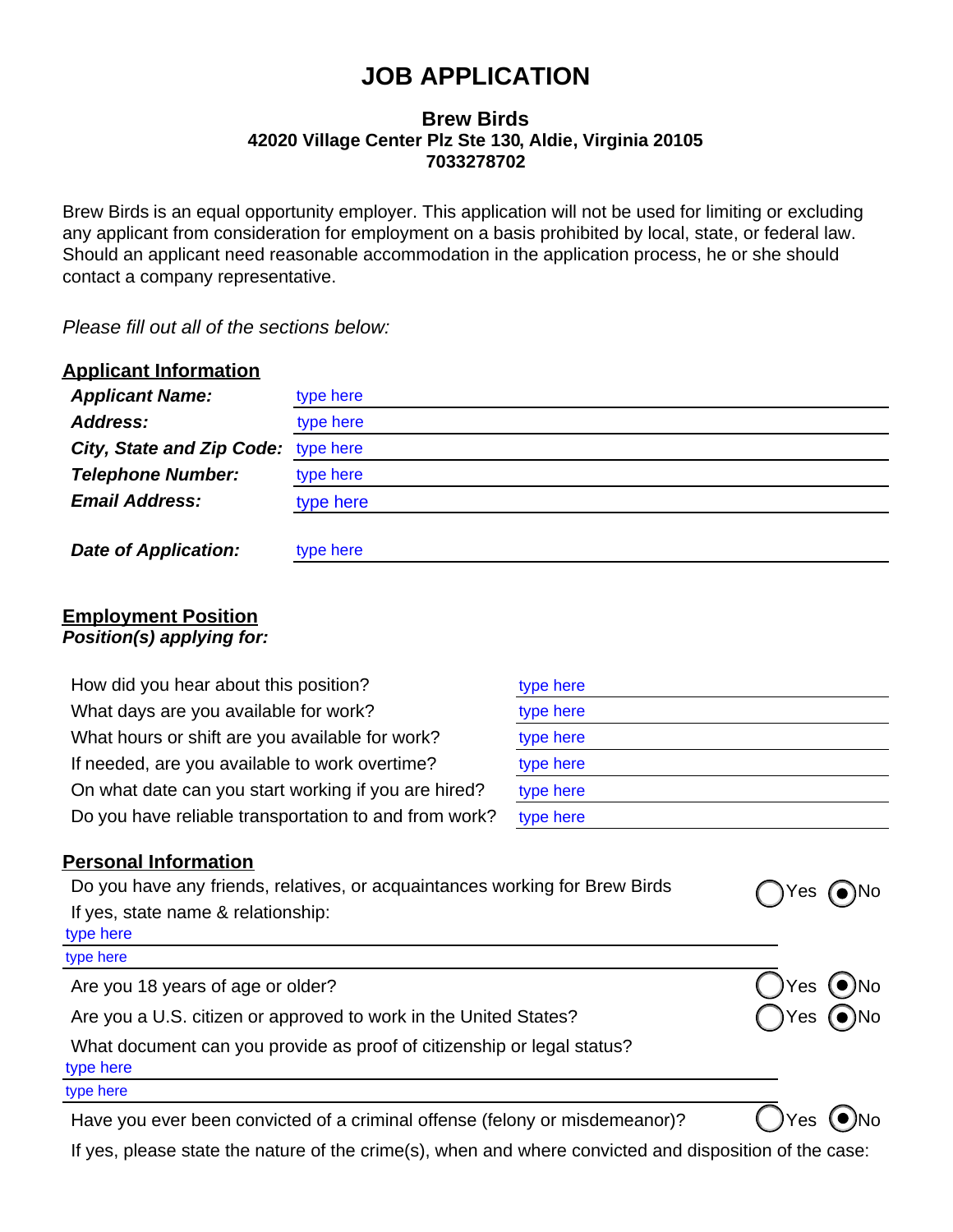| type here |  |
|-----------|--|
| type here |  |

*(Note: No applicant will be denied employment solely on the grounds of conviction of a criminal offense. The date of the offense, the nature of the offense, including any significant details that affect the description of the event, and the surrounding circumstances and the relevance of the offense to the position(s) applied for may, however, be considered.)*

#### **Job Skills/Qualifications**

Please list below the skills and qualifications you possess for the position for which you are applying:

| type here |  |
|-----------|--|
| type here |  |
| type here |  |
| type here |  |
| type here |  |

*(Note: Brew Birds complies with the ADA and considers reasonable accommodation measures that may be necessary for eligible applicants/employees to perform essential functions. )*

# **Education and Training**

#### **High School**

| Name      | (City<br>State)<br>.ocation | Year<br>Graduated | Earned<br>Dearee ' |
|-----------|-----------------------------|-------------------|--------------------|
| vpe here: | tvpe here                   | type here         | tvpe here          |

#### **College/University**

| Name      | Location (City,<br>'. State) | Year Graduated | Degree Earned |
|-----------|------------------------------|----------------|---------------|
| tvpe here | tvpe here                    | tvpe here      | tvpe here     |

#### **Vocational School/Specialized Training**

| Name     | ′Citv∶<br>State)<br>_ocation | Year<br>iraduated    | Earned<br>AA1nAC |
|----------|------------------------------|----------------------|------------------|
| vpe here | wpe here                     | nerr .<br>$\sqrt{2}$ | la herri         |

#### **Military:**

Are you a member of the Armed Services? What branch of the military did you enlist? What was your military rank when discharged? How many years did you serve in the military?

| type here |  |  |
|-----------|--|--|
| type here |  |  |
| type here |  |  |
| type here |  |  |

What military skills do you possess that would be an asset for this position?

| type here                  |           |  |
|----------------------------|-----------|--|
| type here                  |           |  |
| <b>Previous Employment</b> |           |  |
| <b>Employer Name:</b>      | type here |  |
| Job Title:                 | type here |  |
| <b>Supervisor Name:</b>    | type here |  |